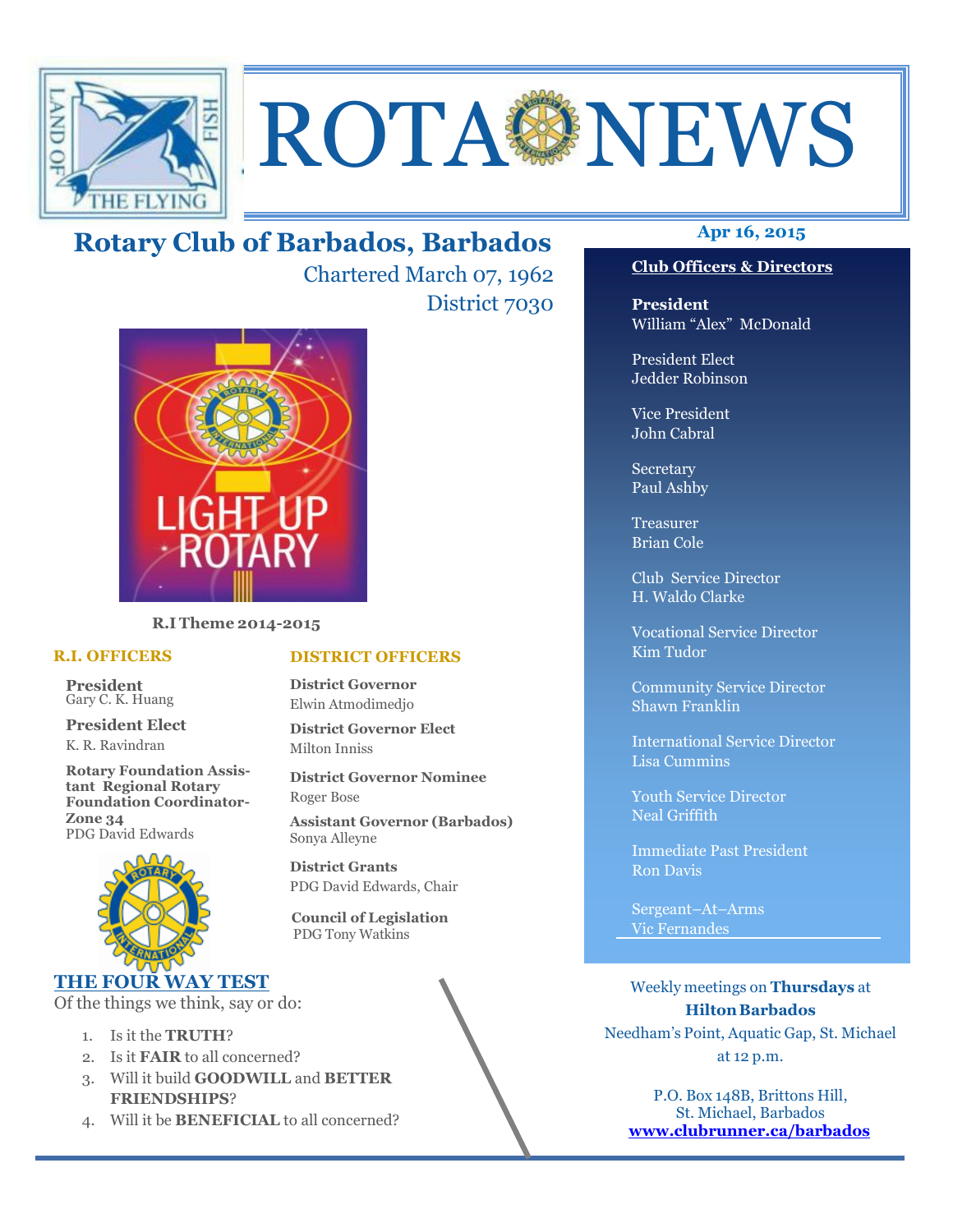#### **THE ROTARY CLUB OF BARBADOS WELCOMES ALL VISITING ROTARIANS AND GUESTS April - Magazine Month**

Today is a Fellowship Meeting where we will be provided with a Conference Report.

*Brasa is Surinamese for a warm hug, an embracement of people wishing each other the best.*

Early information from the District Conference: DG Milton Inniss D7030 2016 Conference - Barbados- April 20-23 Assistant Governor—PP Peter Downes, District Secretary PP Katrina Sam, District Treasurer PP Lionel Moe, District Trainer PP Joe Steinbok and Conference Chair– PP Sonya Alleyne

#### **————————————————————————————————- Our Greeters are Rotarian Nicholle Manz-Baazaoui & Chair Tracey Knight - Lloyd**



**Rotarian Nicholle** joined the Club on March 27, 2014. Her Classification is Economics—International Relations. She was introduced by Secretary Paul. Nicholle is a Foreign Service Economic Officer with the United States Department of State. She is currently the Political and Economic Counselor at the U.S. Embassy in Barbados. She is responsible for assessing the impact of political and economic developments in the region and providing foreign policy recommendations. Nicholle also coordinates with regional and inter-

national economic organizations and government officials to resolve market challenges and promote fair practices. She is a member of the Attendance and Vocational Service Committees

#### **Chair of both the Autism and Public Relations**

**Committees Rotarian** Tracey (2) joined the Rotary Club of Barbados on June 06, 2013. Her Classification is Financial Services - Marketing She was introduced by Director & PEE Lisa Cummins.

For 2013-14, Tracey served as Chair Interact and a member of the Children's Home Committee Currently, in addition to Chairing the Autism & PR Committees she is a member of the Fund Raising and Website Committees.



#### **HIGHLIGHTS OF THE BUSINESS MEETING WITH A GUEST SPEAKER HELD ON APRIL 09, 2015**

The meeting chaired by PP Michael, took an interesting turn notwithstanding the "Order" left by President Alex. He and VP John were attending the District Conference in Suriname.

Following the Anthem guided in a low key by PP Ron (according to SAA Vic) the prayer was said by co-opted Greeter PP Tony Williams, the Four Way Test by Past Chair Diana and the Object of Rotary by Past Secretary Clifford; SAA Vic welcomed our Guests.

However instead of proceeding to lunch, and through the howls of derision, Director Reports were called for.

Director Shawn gave an update on Community Service.

Here is a summary of his report.

The scheduled training in Safety & CPR for forty (40) "Aunties" of the Child Care Board will commence on April 15. this will be conducted in phases over a three week period.

A grant has been applied for to assist in implementing the re-integration programme for the adolescent members of the homes. An output of the programme is to seek self efficiency in some areas of agriculture.

 Sunday, April 26 at the Clock Tower, Garrison The Annual Sunset Concert is scheduled for Savannah



#### **HIGHLIGHTS OF THE FELLOWSHIP MEETING HELD ON APRIL 09, 2015**

Following the presentation on February 19 by Mr. Jeffrey Broomes, Principal of the Parkinson Memorial Secondary School spoke on the topic - **What I would Change in the Current Educational Curriculum;** last Thursday Guest Speaker, PVC Professor, Dr. Andrew Downes spoke on - **Building Capabilities: Education Policy and Practice in Barbados.** 

Dr. Downes was introduced by Chair of Guest Speakers, Past President Erskine Thompson.

Following is the story carried by Marlon Madden in Barbados Today on April 09

## **FIX IT!**

UWI professor wants action to address flaws in education system



A senior official of the University of the West Indies (UWI) is calling for "some creative destruction" of Barbados' education system.

Pro Vice Chancellor for Planning and Development at the Cave Hill Campus, Professor Andrew Downes said there were several flaws within the education system that were cause for concern, including the "straight jacket" approach to delivering information and rigid assessment methods.

He made the observation and the call for reform today as he addressed a Rotary Club of Barbados meeting on **Building Capabilities: Education Policy and Practice in Barbados**.

Downes suggested that non-governmental organizations and private sector entities "push for change in the system". While acknowledging that Barbados' education policy was generally a good one and was highly regarded around the world, Downes said there were a few areas that needed tweaking to improve the system.

"Going forward, we need some creative destruction in the education and training system with respect to four areas," the economist said, identifying one as reform of the school curricula to make them not only more relevant but "globally oriented".

Downes also said more focus should be placed on methods of delivering information.

#### **Continued next page**

#### **MEETING DETAILS - Thursday April 09 SAA - PP Vic Fernandes**

- Attendance 44%
- **Raffle \$74.00**
- **Winner PP Jerry Ishmael**
- **Fines \$156.00**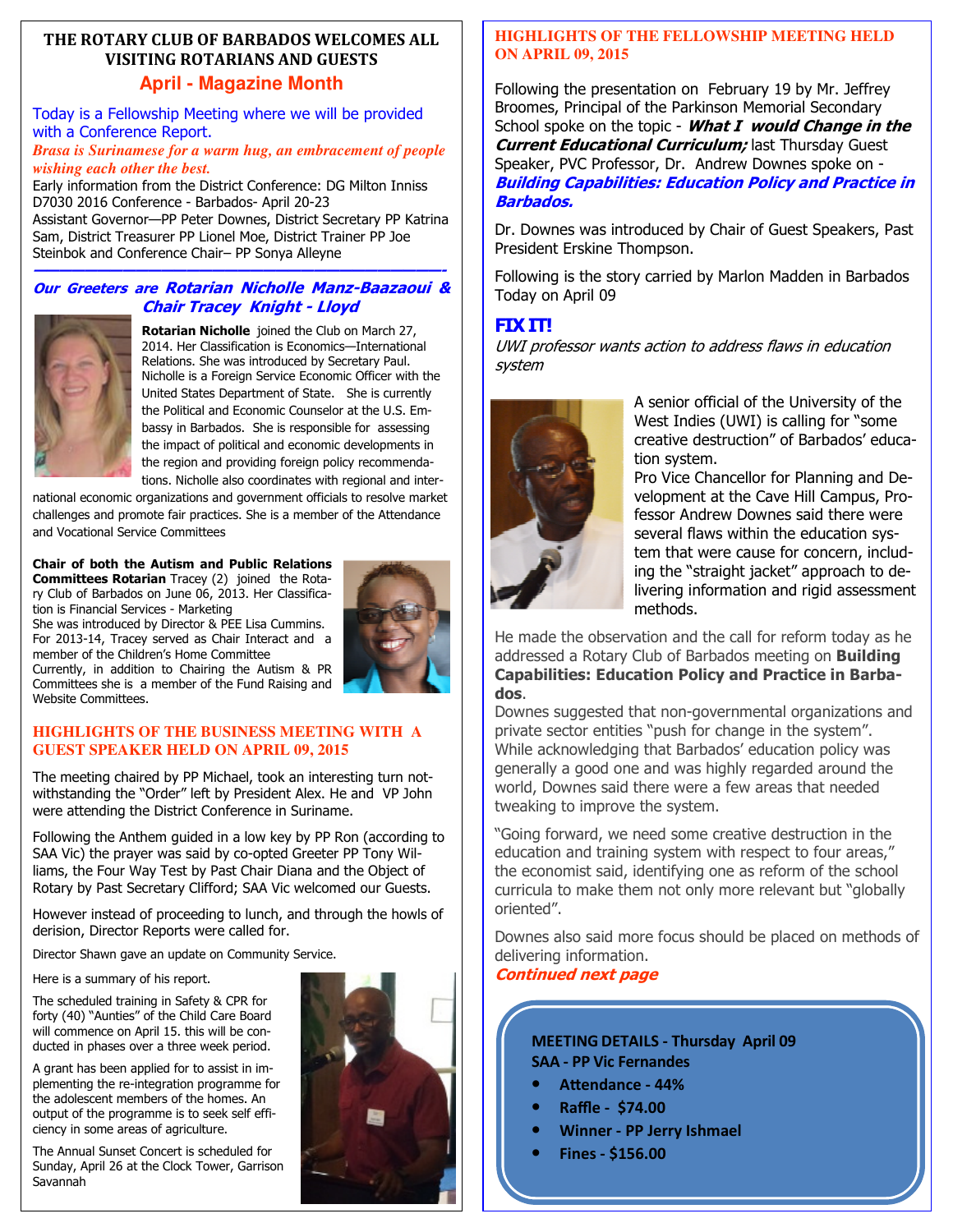#### **HIGHLIGHTS OF THE FELLOWSHIP MEETING HELD ON APRIL 09, 2015 (Cont'd)**

"What we have as an education system is straight jacketed, forcing you to finish things in a certain time by a certain age and some of us are not up to speed in that regard. That creates a bit of a problem for us," he said.

"We need also to look at assessment methods. How do we assess people, especially at the transition from one level of the education system to another? We want that system to not only be continuous but also be developmental.

"Finally, we need to have a system where we develop transition arrangements as we move from one level to a next in such a way that it is flexible rather than rigid. It might be the end of the 11-plus, but we have to find better ways," added the former director of the Sir Arthur Lewis Institute of Social and Economic Studies.

Expressing concern about low registration levels for Science, Technology, Engineering and Mathematics (STEM), Downes said while there has been a push in those areas in recent times, "the base for developing STEM is just not there". He also pointed to students' less than favourable performance in English Language and Mathematics.

Despite some improvement, Downes said that performance suggested "there is some wastage in the system that we need to deal with or we need to certainly rearrange the system in such a way that those rates will be much higher". He said there were also some "disturbing issues" that needed to be examined when it came to the labour market. Downes called for more programmes focused on employers' needs. He also lamented that there were too many adults without certification.

The economist suggested that Barbados would face challenges moving to the innovation stage of development "until we are able to raise the level or the quality of the education product that we produce".

He therefore urged private sector entities to become more involved in the design of the school curricula since they were in a good position to say what areas of training were needed. The university official also called on the private sector to do more fundraising to help with the development of the education system and provide more mentoring opportunities to help young people build their capabilities.

#### **EDUCATIONAL REFORM NEEDED FOR GROWTH Barbados Advocate - April 12 - Patricia Thangaraj**

Barbados needs an education reform which would effectively cater to its labour market and human resource needs, thereby putting it in a position to move to greater levels of development.

This coming from Professor of the University of the West Indies (UWI), Cave Hill Campus, Andrew Downes who spoke at the Rotary Club of Bridgetown weekly luncheon recently at the Hilton Hotel.

"We need some degree of educational reform in so far that it is linked to the labour market and the human resources needs of the country. That reform certainly would allow Barbados to get out of what I call the middle income trap that we have found ourselves in and be able to move to a higher level of development."

 **Introduced by PP elt—vot aab Continued over** 

#### **EDUCATIONAL REFORM NEEDED FOR GROWTH (Cont'd) Barbados Advocate - April 12 - Patricia Thangaraj**

He said that there are some obstacles in the educational system, which are currently presenting themselves in the labour market, one of which is a lack in middle skilled persons.

"What we are also seeing in the labour market, as reflective in the education system, is what I call the missing middle in the occupational ladder. That is, it is a situation where we have a structure in the labour market where you either have highly skilled persons or very low level skilled persons. But in the middle which is where the technical and support staff persons are – that is very, very weak."

The Professor said that this is partly due to the importance that they place on services and as a result, the "technical people are weak in that particular area."

However, the more troubling problem that they have is that since 1960, there has been a decline in the levels of development for this island.

"We have seen a decline in the average rate of growth for Barbados. In the 1960's and 70's and so on  $-60$ 's for sure  $-$  we had average growth rates in the region of 4.5 per cent. Sometimes, we would get a six per cent growth rate. Now we have seen a decline in that average growth rate to just one and sometimes, below one per cent."

Dr. Downes suggested that one of the reasons for this could be that like Jamaica, there has been a steady migration of skilled labour out of Barbados.

"But at the same time, we have an increase in the output of the education system, which creates a major dilemma that we have. [Is that] what it is? Is it a quality issue? The quality of the product that we are producing in the educational system that we can't get our growth rates up to levels which they were. Is it a productivity issue or is it that people are migrating as with the case in Jamaica? Because the same problem has been observed in Jamaica."

Before the Vote of Thanks by Past President Andrew questions were asked by PPs Tony Williams and Erskine. PP Tony spoke to the need for specialised training in a subject area such as agriculture where the work of Dr. Cardinal Warde of MIT and the Caribbean Science Foundation could be utilised.

PP Erskine spoke to the economic model of Singapore.

PP Andrew in thanking Dr. Downes linked his submission to the "reaching the expectation" of the populace through education and raised the issue of the continuing relevance of the 11+.

#### $\frac{1}{\sqrt{2}}$  ,  $\frac{1}{\sqrt{2}}$  ,  $\frac{1}{\sqrt{2}}$  ,  $\frac{1}{\sqrt{2}}$  ,  $\frac{1}{\sqrt{2}}$  ,  $\frac{1}{\sqrt{2}}$  ,  $\frac{1}{\sqrt{2}}$  ,  $\frac{1}{\sqrt{2}}$  ,  $\frac{1}{\sqrt{2}}$  ,  $\frac{1}{\sqrt{2}}$  ,  $\frac{1}{\sqrt{2}}$  ,  $\frac{1}{\sqrt{2}}$  ,  $\frac{1}{\sqrt{2}}$  ,  $\frac{1}{\sqrt{2}}$  ,  $\frac{1}{\sqrt{2}}$ DISTRICT AUTISM PROJECT **Impacting Autism through Early Intervention Seminar**

Steady progress is being made with the plans for this one-day seminar, which will see professionals and parents discuss autism and the latest in autism educational approaches.

To-date, the event will be held on Monday May  $18<sup>th</sup>$ at The Cave Hill School of Business and this location has been kindly facilitated by PP Ron Davis and Globe Finance. Thanks Ron!

If you have a nanny, the name of your child's nursery, pre-school teacher or any other early childcare professional that you think would benefit from this seminar, do send that information on to Rotarian Tracey Knight-Lloyd.

In addition, we are looking for promotional items such as pens, note*books, giveaways etc for our seminar bags. Any items that we can also raffle would be greatly appreciated. This is a great way to assist whist highlighting your brand!* 

*Do contact Rotarian Tracey for this and any other way in which you can assist.*